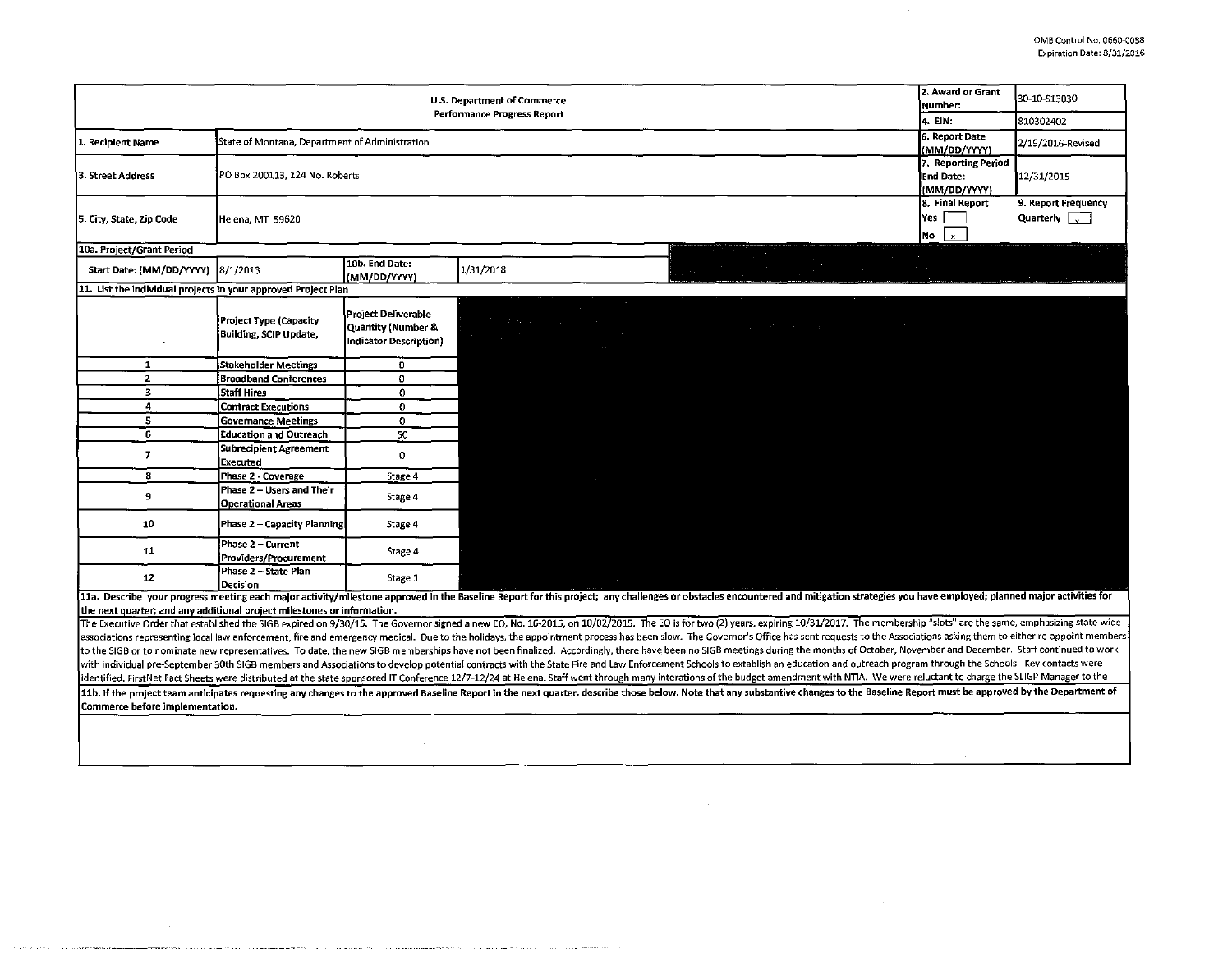| 11c. Provide any other information that would be useful to NTIA as it assesses this project's progress.                                                                                                                         |                                                    |                                                                                                                                                                                                                                                                                                                      |                                                                                                                                                        |                      |                               |                   |                 |                                         |                                          |  |
|---------------------------------------------------------------------------------------------------------------------------------------------------------------------------------------------------------------------------------|----------------------------------------------------|----------------------------------------------------------------------------------------------------------------------------------------------------------------------------------------------------------------------------------------------------------------------------------------------------------------------|--------------------------------------------------------------------------------------------------------------------------------------------------------|----------------------|-------------------------------|-------------------|-----------------|-----------------------------------------|------------------------------------------|--|
|                                                                                                                                                                                                                                 |                                                    |                                                                                                                                                                                                                                                                                                                      |                                                                                                                                                        |                      |                               |                   |                 |                                         |                                          |  |
| Under Phase 2 Objectives, we                                                                                                                                                                                                    |                                                    |                                                                                                                                                                                                                                                                                                                      |                                                                                                                                                        |                      |                               |                   |                 |                                         |                                          |  |
| 11d. Describe any success stories or best practices you have identified. Please be as specific as possible.                                                                                                                     |                                                    |                                                                                                                                                                                                                                                                                                                      |                                                                                                                                                        |                      |                               |                   |                 |                                         |                                          |  |
| 12. Personnel                                                                                                                                                                                                                   |                                                    |                                                                                                                                                                                                                                                                                                                      |                                                                                                                                                        |                      |                               |                   |                 |                                         |                                          |  |
| 12a. If the project is not fully staffed, describe how any lack of staffing may impact the project's time line and when the project will be fully staffed.                                                                      |                                                    |                                                                                                                                                                                                                                                                                                                      |                                                                                                                                                        |                      |                               |                   |                 |                                         |                                          |  |
|                                                                                                                                                                                                                                 |                                                    |                                                                                                                                                                                                                                                                                                                      |                                                                                                                                                        |                      |                               |                   |                 |                                         |                                          |  |
| 12b. Staffing Table                                                                                                                                                                                                             |                                                    |                                                                                                                                                                                                                                                                                                                      |                                                                                                                                                        |                      |                               |                   |                 |                                         |                                          |  |
| <b>Job Title</b>                                                                                                                                                                                                                | FTE%                                               | Project (s) Assigned                                                                                                                                                                                                                                                                                                 |                                                                                                                                                        |                      |                               |                   |                 |                                         | Change                                   |  |
| SLIGP Project MGT (Inkind)                                                                                                                                                                                                      | 100%                                               | Work with and prepare reports for the SIGB, prepare quarterly PPR, supervise the OR Coordinator, Prepare RFP's and MoU's, answer FN RFI's                                                                                                                                                                            |                                                                                                                                                        |                      |                               |                   |                 |                                         | No Change                                |  |
| SPOC (Inkind)                                                                                                                                                                                                                   | 5%                                                 | Single Point of Contact, Supervises Bureau Chief and SLIGP PM                                                                                                                                                                                                                                                        |                                                                                                                                                        |                      |                               |                   |                 |                                         | No Change                                |  |
| PSCB Bureau Chief (Inkind)<br>PSCB Bureau Fiscal MGT                                                                                                                                                                            | 20%                                                |                                                                                                                                                                                                                                                                                                                      | Meeting and Conference attendance, SLIGP supervision, Grant AOR<br>No Change                                                                           |                      |                               |                   |                 |                                         |                                          |  |
| (Inkind)                                                                                                                                                                                                                        | 3%                                                 | Liasion with state accounting, fiscal reporting and procurement                                                                                                                                                                                                                                                      |                                                                                                                                                        |                      |                               |                   |                 |                                         | No Change                                |  |
| SLIGP OR Coord. (Federal)                                                                                                                                                                                                       | 100%                                               | Contract for meeting facilitator, schedule regional and tribal meetings, develop contacts with local and tribal first responders, attend regional and tribal<br>meetings, distribute FirstNet materials, maintain SLIGP website content in coordination with AA, suppore the SPOC, Bureau Chief and Project Manager. |                                                                                                                                                        |                      |                               |                   |                 |                                         | No Change                                |  |
| Administrative Assistant                                                                                                                                                                                                        |                                                    |                                                                                                                                                                                                                                                                                                                      | Maintain SIGB and SLIGP websites, SIGB attendance records, munutes, scheduling, meeting set-up, travel claims processing for SIGB members, and, answer |                      |                               |                   |                 |                                         |                                          |  |
| (Federal)                                                                                                                                                                                                                       | 50%                                                | No Change<br>SIGB member requests.                                                                                                                                                                                                                                                                                   |                                                                                                                                                        |                      |                               |                   |                 |                                         |                                          |  |
| 13. Subcontracts (Vendors and/or Subrecipients)                                                                                                                                                                                 |                                                    |                                                                                                                                                                                                                                                                                                                      |                                                                                                                                                        |                      |                               |                   |                 |                                         |                                          |  |
| 13a. Subcontracts Table - Include all subcontractors. The totals from this table must equal the "Subcontracts Total" in Question 14f.                                                                                           |                                                    |                                                                                                                                                                                                                                                                                                                      |                                                                                                                                                        |                      |                               |                   |                 |                                         |                                          |  |
| Name                                                                                                                                                                                                                            | <b>Subcontract Purpose</b>                         |                                                                                                                                                                                                                                                                                                                      | Type<br>(Vendor/Subrec.)                                                                                                                               | RFP/RFQ Issued (Y/N) | Contract<br>Executed<br>(Y/N) | <b>Start Date</b> | <b>End Date</b> | <b>Total Federal Funds</b><br>Allocated | <b>Total Matching Funds</b><br>Allocated |  |
| Montana State Library                                                                                                                                                                                                           | <b>GIS Mapping</b>                                 |                                                                                                                                                                                                                                                                                                                      |                                                                                                                                                        | N                    | N                             | 7/1/2015          | 09/31/2015      | \$17,172.00                             | \$0.00                                   |  |
| Brandborg, Sole Proprietor                                                                                                                                                                                                      | Regional/local FirstNet Meeting Facilitator/Set-up |                                                                                                                                                                                                                                                                                                                      | Vendor                                                                                                                                                 | Y                    | N                             | 2/5/2016          | 10/31/2017      | \$78,509.00                             | \$0.00                                   |  |
| Tribal Facilitator                                                                                                                                                                                                              | Moderate/conduct 8/22/2015 Tribal Meeting          |                                                                                                                                                                                                                                                                                                                      | Vendor                                                                                                                                                 | N                    | Y                             | 8/21/2015         | 9/1/2015        | \$3,700.00                              | \$0.00                                   |  |
|                                                                                                                                                                                                                                 |                                                    |                                                                                                                                                                                                                                                                                                                      |                                                                                                                                                        |                      |                               |                   |                 |                                         |                                          |  |
| 13b. Describe any challenges encountered with vendors and/or subrecipients.                                                                                                                                                     |                                                    |                                                                                                                                                                                                                                                                                                                      |                                                                                                                                                        |                      |                               |                   |                 |                                         |                                          |  |
| The MCL Contract is pending an extension. Also what the extension is executed the maximum amount of the Contract will be for \$100.000 per the budget amondment effective January 4, 2016. The Brandborg Contract is heing pren |                                                    |                                                                                                                                                                                                                                                                                                                      |                                                                                                                                                        |                      |                               |                   |                 |                                         |                                          |  |

The MSL Contract is pending an extension. Also, when the extension is executed, the maximum amount of the Contract will be for \$100,000 per the budget amendment effective January 4, 2016. The Brandborg Contract is being pr State Procurement; the Contractor has been offered and accepted the award.

 $\mathcal{A}$  and  $\mathcal{A}$  is a set of  $\mathcal{A}$  . In the case of  $\mathcal{A}$ 

 $\sim$  100  $\pm$  100  $\pm$ 

--~----